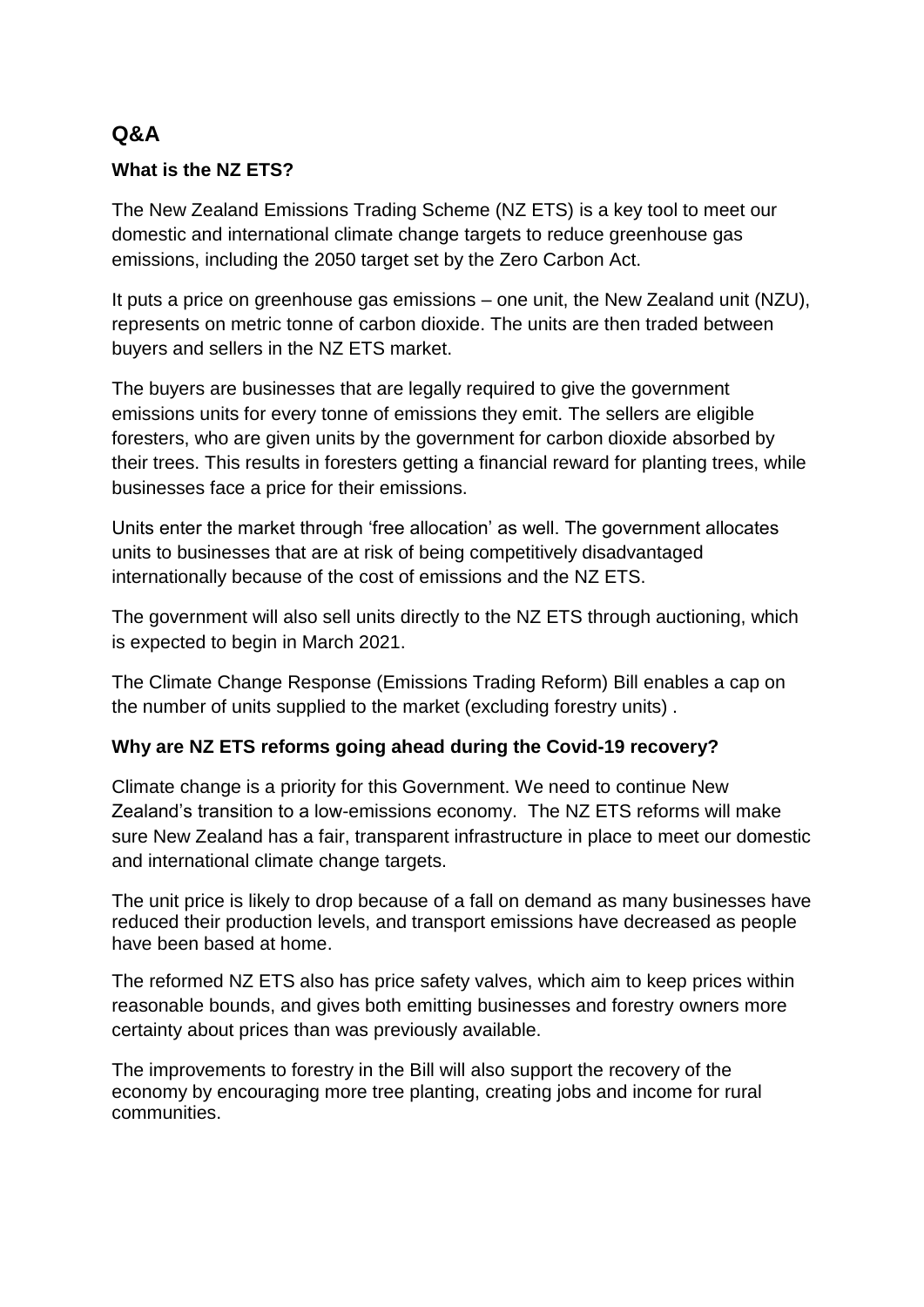Delaying the reforms would be more costly for New Zealanders in the long-term, as there will be increased pressure to deliver emissions reductions more quickly in the future.

## **What are the NZ ETS settings announced today?**

The government has released detailed NZ ETS settings needed for the reformed NZ ETS to work: a provisional emissions budget, a unit supply limit or cap, and price controls for 2021-2025. The settings will be set through regulation after the Bill is enacted.

### The provisional emissions budget:

The provisional emissions budget has been set at 354 million tonnes of CO2 equivalent greenhouse gasses for the 2021-2025 period.

An emissions budget is the total volume of emissions New Zealand is allowed to emit over a period of time.

The government is setting a provisional budget as a starting point to allow auctioning to start in March 2021 and give businesses regulatory certainty, but in future the government will receive advice from the Climate Change Commission before setting an emissions budget.

The Commission is required to recommend the first three emission budgets for the periods of 2022-2025, 2026-2030 and 2031-2035.

Following on from this advice, the government is required to set the first emissions budget by 31 December 2021, which will supersede the provisional emissions budget.

### Unit cap:

The emissions budget guides the limit or 'cap' on the number of units that will be supplied to the NZ ETS market (excluding forestry units). The cap is the remaining number of units left after emissions not covered by the NZ ETS are removed, including agriculture, some of the waste sector, some of the forestry sector and gases covered by the greenhouse gas levy.

The provisional emissions budget is 354 Mt of CO2-e for the 2021-2025 period, and the amount of emissions not covered by the NZ ETS is 194 Mt of CO2-e. This results in a cap of 160 Mt of CO2-e for the 2021-2025 period. As with the emissions budget, the cap will reduce over time, in line with New Zealand's 2050 target.

*Annual cap on emissions in the NZ ETS*

|                                      | 2021 | 2022 | 2023 | 2024 | 2025 | Total |
|--------------------------------------|------|------|------|------|------|-------|
| Unit supply limit (millions of NZUs) | 32.8 | 32.9 | 32.9 | 31.3 | 29.6 | 159.5 |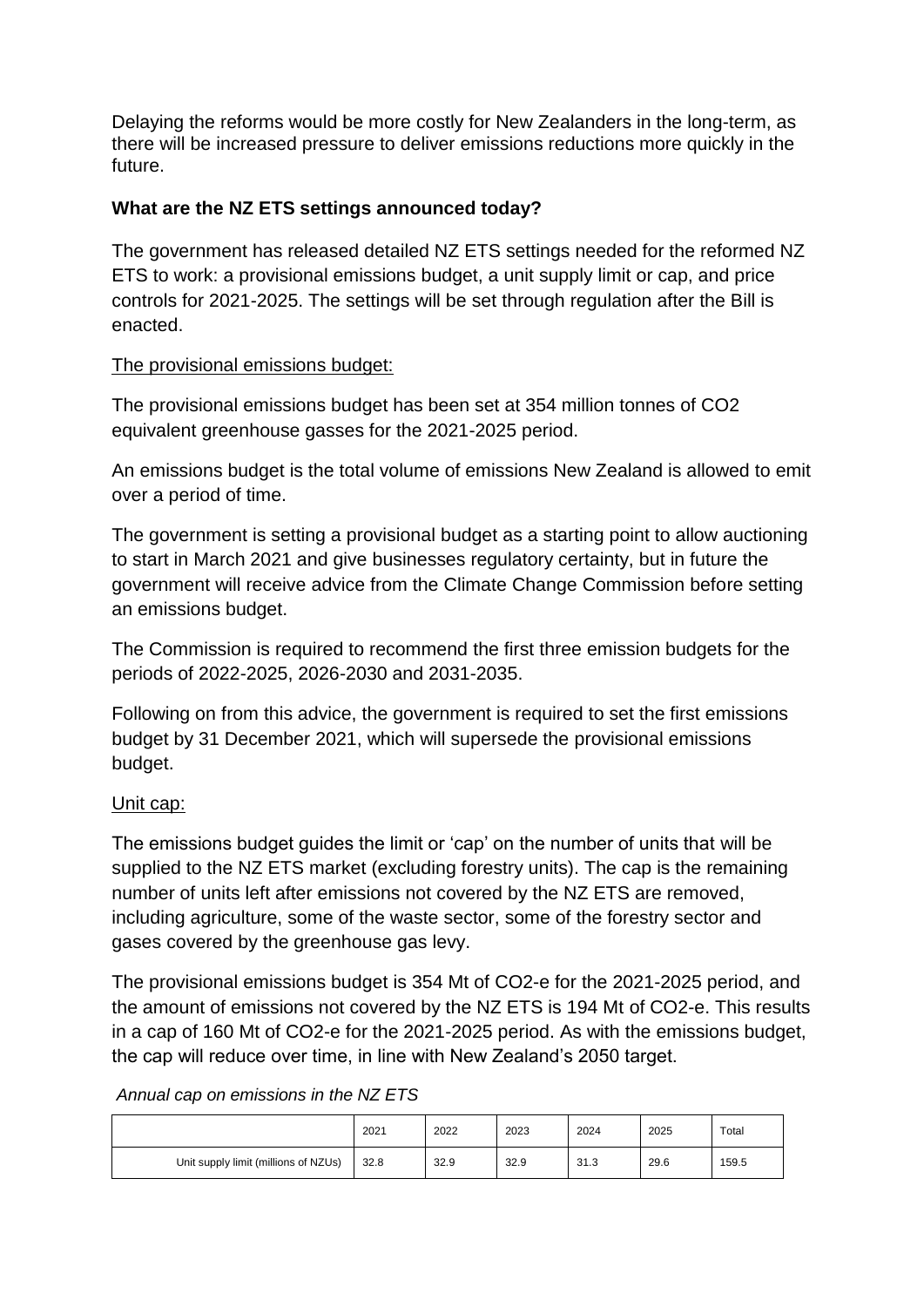Out of the 160 Mt of CO2-e units available, 27 Mt of CO2-e will be withheld to reduce the volume of banked units, which are units already held in private accounts, and 43 Mt of CO2-e units are expected to be freely allocated to some companies. This means 90 Mt of CO2-e will be available for auctioning.



#### *Auction volume remaining*

*Further breakdown: Limits of emissions (in millions of New Zealand emission units)*

|                                                             | 2021 | 2022 | 2023 | 2024 | 2025 | Total |
|-------------------------------------------------------------|------|------|------|------|------|-------|
| Units to be auctioned                                       | 19.0 | 19.3 | 18.6 | 17.2 | 15.5 | 89.6  |
| Units to be withheld from<br>auctioning to reduce stockpile | 5.4  | 5.4  | 5.4  | 5.4  | 5.4  | 27.0  |
| Units released by other means                               | 8.4  | 8.2  | 8.9  | 8.7  | 8.7  | 42.9  |
| Approved overseas units                                     | 0    | 0    | 0    | 0    | 0    |       |
| Combined volume limit                                       | 32.8 | 32.9 | 32.9 | 31.3 | 29.6 | 159.5 |

### Auction price controls:

The government has set new price controls to act as safety valves when auctioning is introduced. There will be an auction floor price of \$20, which is the minimum price a unit is able to sell for at auction. A cost containment reserve will be triggered at a price of \$50, releasing more New Zealand units into the auction to ease demand.

The price controls limit the risk of prices falling outside of a range needed to meet an emissions budget, and prevents prices going too low or too high, which is particularly important given the economic impacts of the Covid-19 pandemic.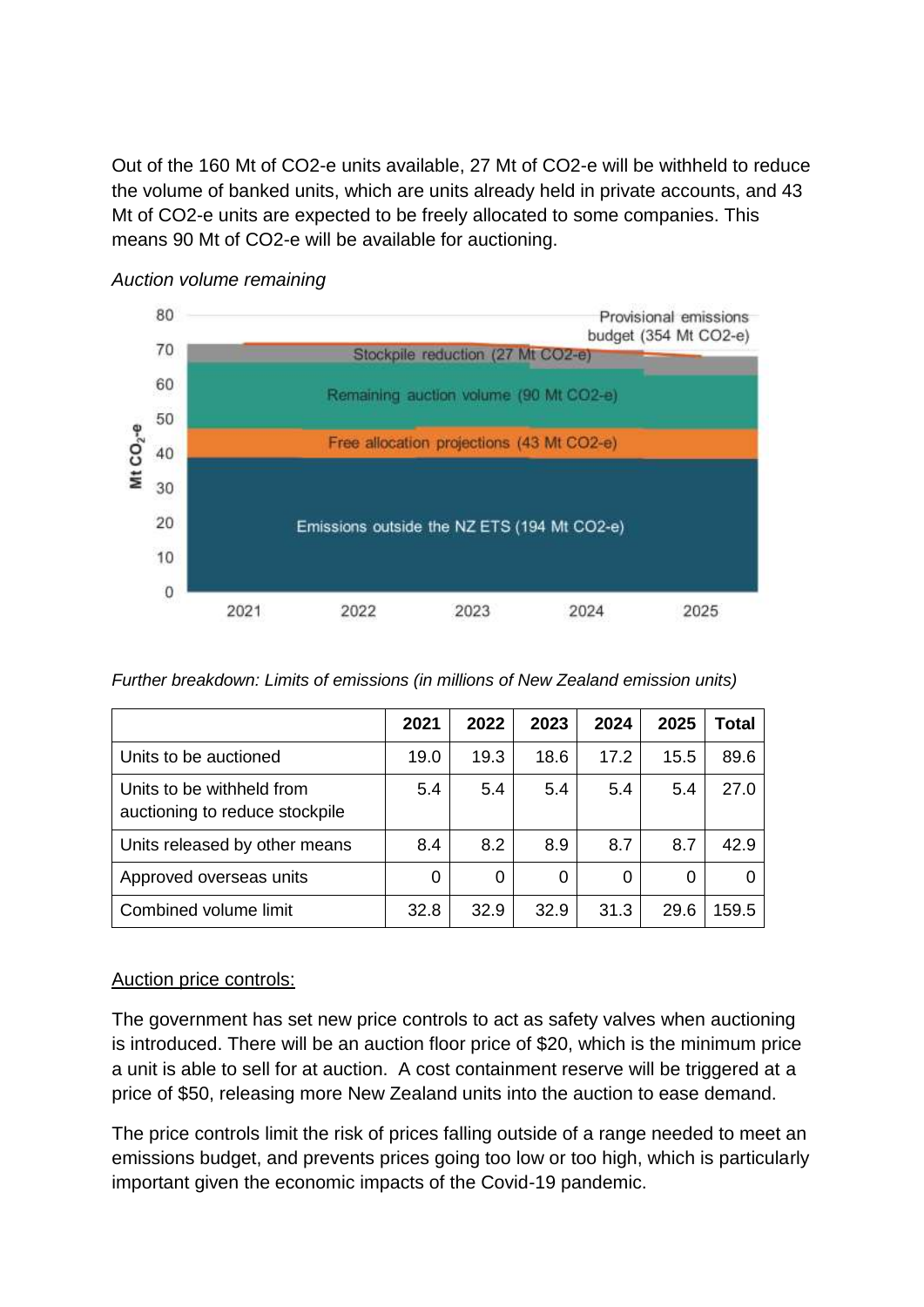The minimum price gives foresters and new forest planters increased certainty that they'll get a minimum return for their investment.

The price control levels will rise by two percent, based on forecast annual inflation. If the price controls are used, it will also trigger a review of the price control and unit supply settings.

The price controls work as a backstop mechanism and do not represent a forecast of NZU prices.



*Proposed NZU auction price control regulations*

# **What is the fixed price option and why is it being extended?**

The fixed price option (FPO) acts as the NZ ETS's de-facto price ceiling. Business required to hand over emissions units are able to buy them from the government at the fixed price, before immediately surrendering them.

The FPO was to be replaced by the cost containment reserve when auctioning started, but a Supplementary Order Paper (SOP) has been introduced to further amend the Emissions Trading Reform Bill.

The changes ensure that participants are able to use the FPO to cover all 2020 activities, regardless of when auctioning begins. This will give participants certainty about their compliance costs for the 2020 year, and support them during the transition to the reformed NZ ETS.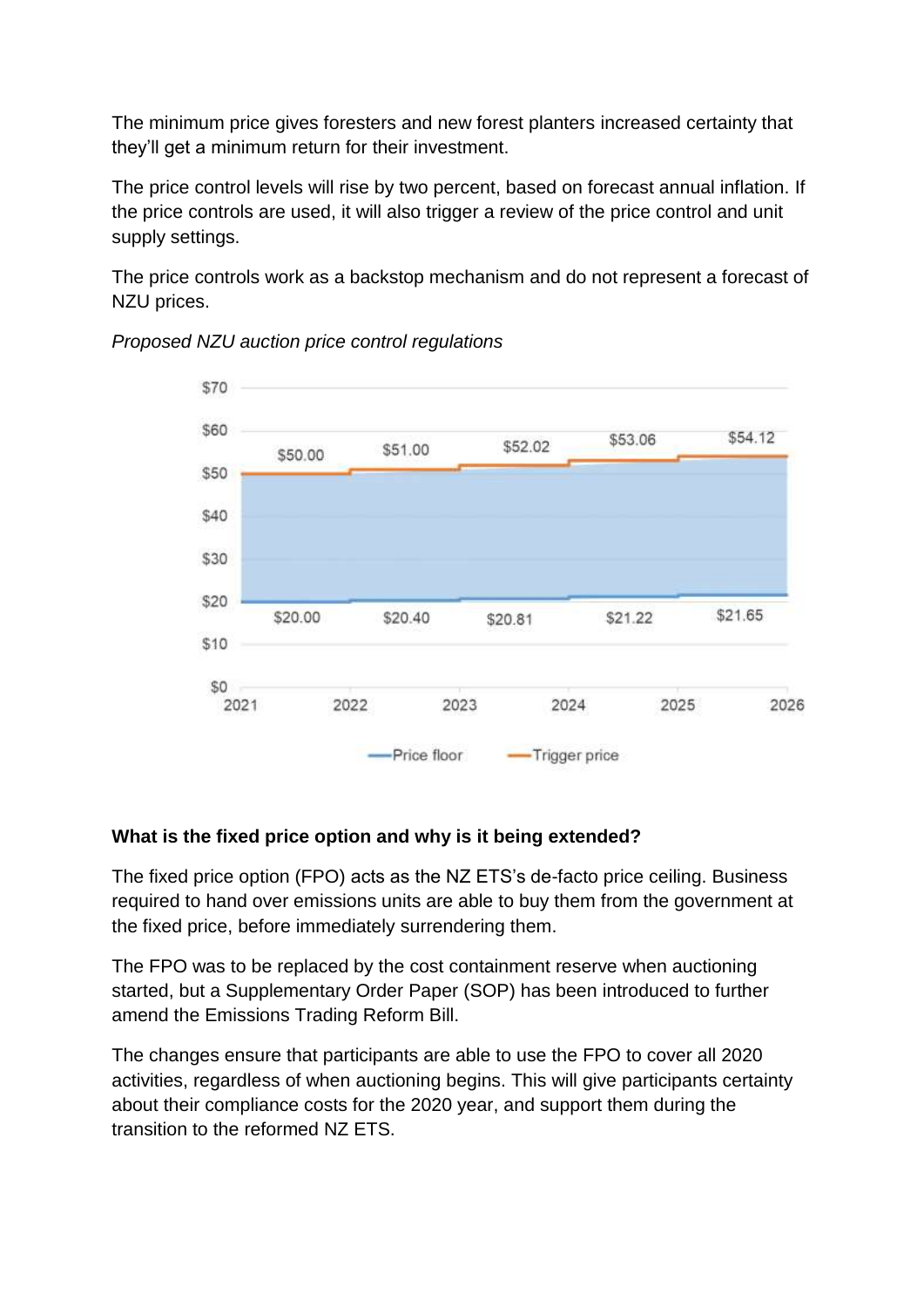The FPO will also be raised from \$25 to \$35 – a mid-point between the proposed auction floor price of \$20 and the cost containment reserve of \$50. This is consistent with the proposal the government consulted on in December 2019.

The FPO is available to market participants as a fall back measure – NZ ETS participants can buy units for less than \$35 today.

#### **What is free allocation and how will allocation recipients be affected?**

The Government gives units to some businesses to recognise that the NZ ETS could impact their international competitiveness because of emission costs.

As previously announced, the reformed NZ ETS will slowly reduce the number of units provided by 1 per cent each year, starting from 2021 and continue until 2030, followed by a 2 per cent per year reduction from 2031 to 2040.

The consultation paper said 44 million units were to be freely allocated within 2021 and 2025, but that's changed to 43 million units because of Covid-19 forecast impacts.

The goal is to both incentivise businesses to reduce emissions, while allocating them enough free units, so they can remain competitive against international counterparts.

### **Why isn't New Zealand able to access international units?**

Currently, no decisions have been made about whether or not New Zealand can access international markets. The international unit limit for the years 2021-2025 sits at zero, but it's required to be adjusted annually and could be updated in 2021.

### **Why are forestry policies being delayed?**

The forestry policies in the Bill require regulations to be agreed to and established before they can take effect.

The COVID-19 pandemic has impacted Government's ability to develop and deliver forestry regulations by January 2022, given the regulations' complex and technical nature. As a result, the SOP defers implementation until January 2023.

To make sure new foresters who register under the current announced settings are not disadvantaged by the delay, forests registered in 2022 will also be able to choose whether to remain on stock change accounting or switch to averaging.

# **Stock change forests to be eligible for suspension of liabilities after an adverse event**

The SOP suspends liabilities for carbon loss after an adverse event for forests using averaging accounting. If there was a major storm, for example, and trees were destroyed, foresters would otherwise have had to return units to the government as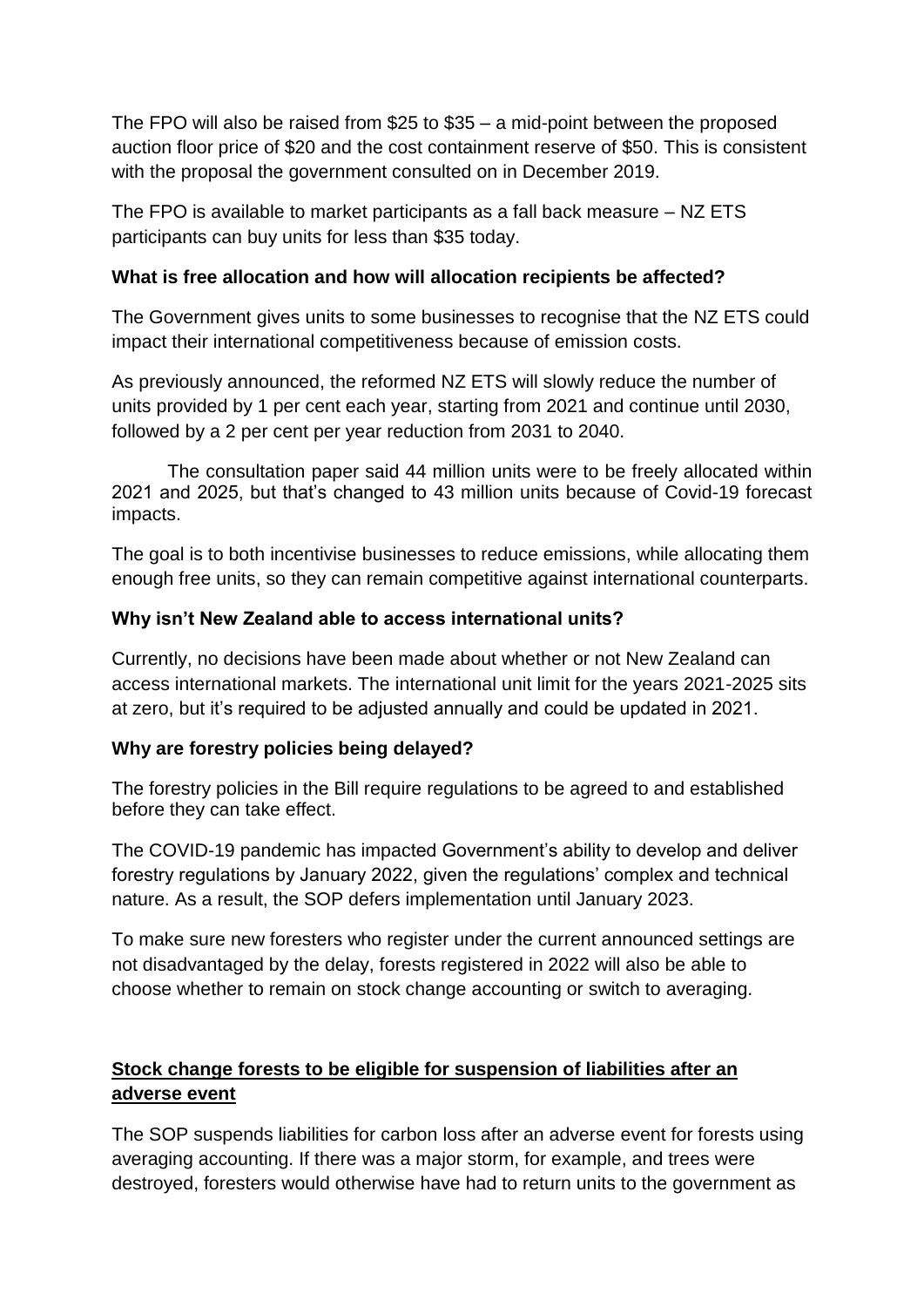the carbon stored in that forest had been lost. This provision in the Bill means these foresters will not be required to do so, as long as the forest is re-established.

The government has now extended this suspension to include foresters with existing post-1989 forests using stock change accounting. This was decided in response to feedback from consultation, and aims to reduce the inconsistent treatment of different forest types and provide more certainty for foresters in the scheme.

However, as policies aren't being introduced until 1 January 2023, foresters will still need to surrender units for any carbon lost in an adverse event until that time. The exemption scheme under new section 60A in the Bill could assist any participant significantly disadvantaged by an adverse event before the regulations are in place.

#### **Part of the penalty regime to be delayed for small foresters**

The NZ ETS is unique among international trading schemes as it has a large number of smaller participants, particularly in the forestry sector.

The new surrender/repayment penalty could cause serious hardship for small-scale forest owners, so in March 2020 Cabinet asked officials for a more flexible approach, but a long-term solution couldn't be resolved in the Bill's timeframe.

To mitigate the risk of hardship, the SOP delays the introduction of the new penalty for small forest participants, who meet the following criteria:

- The failure to surrender or repay units applies to forestry activities that occurred before 1 January 2023.
- Where an emissions return or notice results in a net liability less than 25,000 units per year covered in the return or notice.

Officials are to report back to Cabinet in mid-2021 about a long-term solution.

### **What are the forestry policies?**

The Climate Change Response (Emissions Trading Reform) Bill makes substantial changes for forestry, including averaging accounting for post-1989 forests and other incentives to encourage forestry participation.

The regulations include:

- Introducing average accounting for post-1989 forests;
- Creating a new permanent forestry activity in the NZ ETS;
- Exempting eligible forests from the requirement to surrender units to cover emissions from temporary adverse events (such as fire or wind throw);
- Allowing some types of post-1989 forestry participants to offset their deforestation liability by planting a forest elsewhere; and
- Improving the pre-1990 forest land offsetting.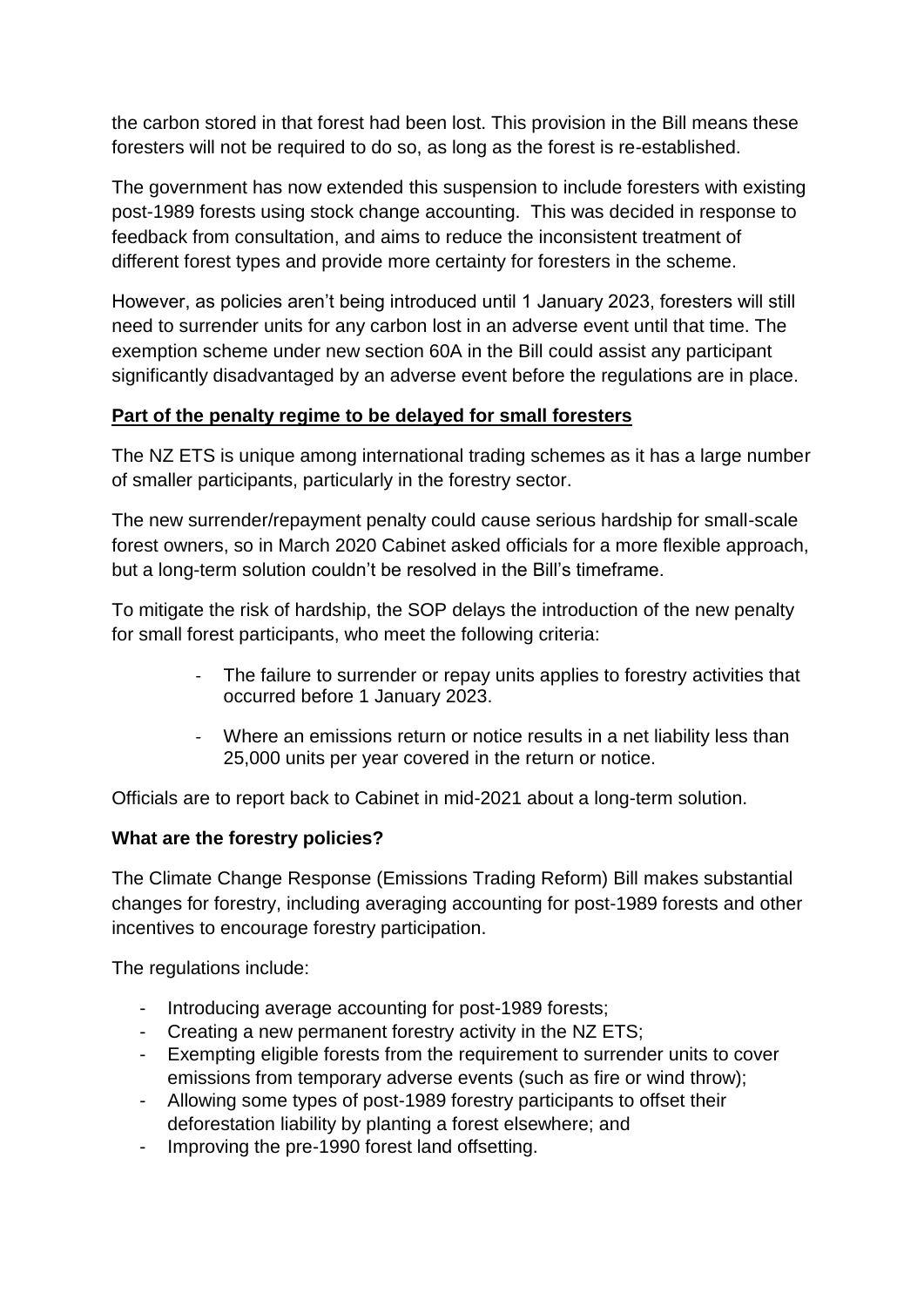The current forestry accounting approach, also known as carbon stock change, requires a forester to hand back units to the government at every harvest cycle and then re-earn them as the replanted trees grow.

With average accounting, participants will no longer need to surrender units upon harvesting. They will instead receive units as their forest grows, up to a determined average level of long term carbon storage, and will not face any liabilities on harvest if they replant.

# **Why have the Climate Change Commission statutory deadlines been extended?**

The Zero Carbon Act, passed in 2019, requires the Commission to provide recommendations for the first three emission budgets and advice by 1 February 2021. The deadlines were already tight, but this has been exacerbated by Covid-19.

The Government has agreed to extend the deadline for this advice by up to six months to 30 July 2021, saying it is necessary to provide robust, high-quality advice incorporating the impacts of Covid-19 and to meet its statutory responsibilities.

The SOP will give the Minister for Climate Change the ability to extend Commission deadlines under limited circumstances. Any request for an extension should be written, not exceed six months and be notified for transparency and greater certainty.

## **Will the prices and reformed NZ ETS be enough to reduce emissions?**

The NZ ETS incentivises investment in low emission practices and technologies, but it is one tool of many required to drive necessary emissions reductions.

The Government has some policies in place and further policies in development that will also help reduce emissions.

Programmes already underway include decarbonising our transport sector, moving towards 100 per cent renewable electricity and reducing industrial emissions, supporting agriculture to improve its productivity and sustainability, and measures to encourage forestry.

### **What was the consultation process for the NZ ETS settings?**

Public consultation on a provisional emissions budget and the NZ ETS settings was undertaken from 20 December 2019 to 28 February 2020.

The consultation received 133 written submissions, with the largest proportion of submitters being individuals, followed by business/industry groups, the electricity sector, NGOs and other sectors.

Submitters generally supported the idea of a provisional budget to help New Zealand meet its climate change targets, but opinions on the specific volume and proposed price control levels varied.